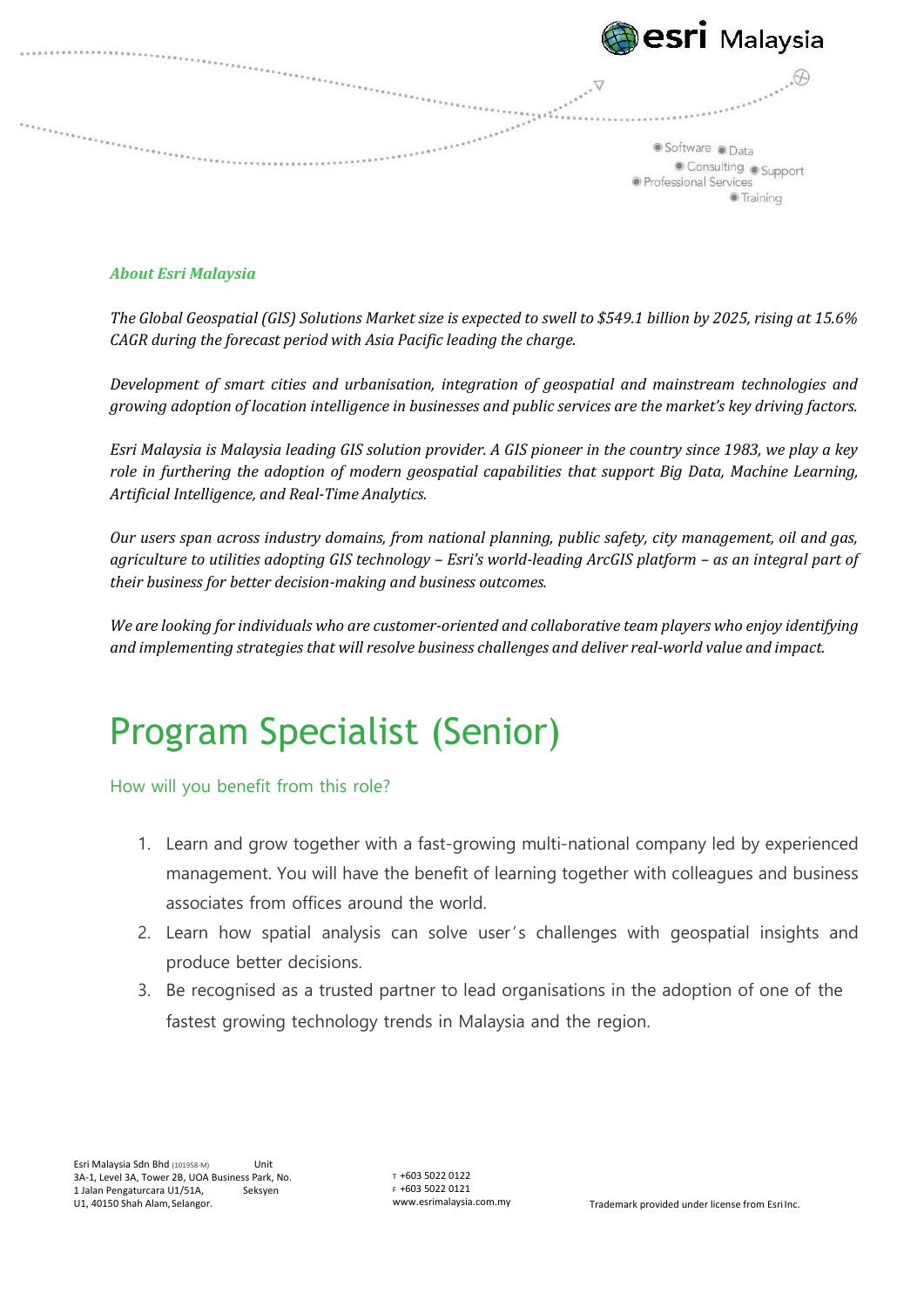| <b>Key accountabilities</b> |                                                                    |  |
|-----------------------------|--------------------------------------------------------------------|--|
| $\mathcal{Y}$               | Delivering high quality scalable applications                      |  |
| $\mathcal{Y}$               | Support Daily Operation of customer for Esri Product onsite/remote |  |
|                             | Contribution to the team                                           |  |
|                             | <b>Business Discipline</b>                                         |  |
|                             | Productivity                                                       |  |

## Core Responsibilities

- » To be fully conversant and proficient in the entire ESRI software technology offering, from desktop, Server to mobile capabilities.
- » To support daily operation of customer for ESRI product onsite/remote. This includes providing high-quality onsite support, troubleshooting, advisory, and explaining ESRI capabilities to our end users and solve their technical issue quickly and effectively.
- » To perform software installation and upgrades where applicable
- » To perform software configuration, changes, updates according to customer requirement.
- » To identify, understand, and recommend solutions for customer issues or questions using working knowledge of ArcGIS including ArcGIS Desktop, ArcGIS Server, and related ArcGIS Server products and technologies.
- » To understand the capabilities between ESRI technology and customer non-GIS information systems.
- » May also work in other technical areas of software support as customer and business needs demand.
- $\mathcal{V}$  To be able to assist users in both object and relational spatial databases, including Oracle, MS SQL and UML, ESRI Geodatabase, and ArcGIS Server object database.
- » Consult with stakeholders to gather requirements, understand objectives and prioritize business goals and deliverables related to daily request from customer
- » Ensuring Service Management service levels are met
- » Maintain and/or develop reporting for monthly reporting and continued process improvement